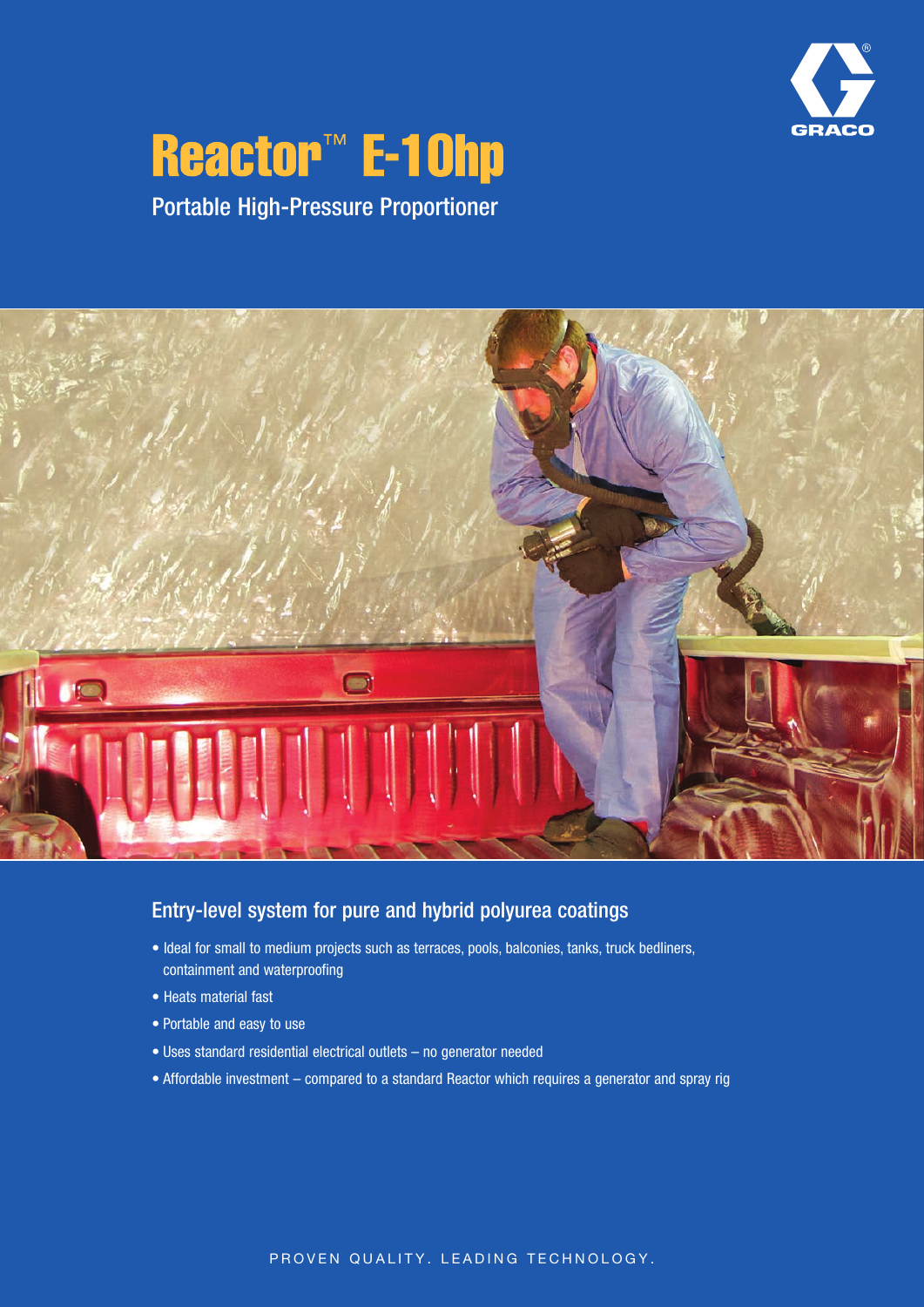## Power, pressure and performance



### Grow your business with polyurea applications

The Reactor E-10hp™ is an ideal entry-level system and is great for coating projects such as balconies, pools, waterproofing and bedliner applications. It's a smart, affordable investment that will help your business grow.

Even though it's an entry-level system, it still packs plenty of power. The Reactor E-10hp adds high pressure to give you the power and performance you need to spray polyurea coatings. This compact unit is lightweight and portable – and even runs on residential power so you don't need to invest in a generator.

### Boost heat for fast, 20-minute start-up times

With the system's innovative boost heat and insulated tanks, material heats up fast so you're up and running sooner. In fact, you're ready to spray in a fraction of the time, compared to over an hour start-up time on a standard Reactor E-10™ .

The boost heat uses the extra available power from the motor circuit when the machine is recirculating and applies that extra power to additional heater rods. Which means that during recirculation mode, you have additional total heater amperage for faster material heating.

### Material Output

This chart determines material output based on pressure and selected mix chamber.

#### Examples:

- At 170 bar (2500 psi) with an AW2222 mix chamber output is nearly 3.6 L (0.95 gpm)
- At 125 bar (1800 psi) with an AR2929 mix chamber, output is nearly 3.8 L (1 gpm)

### Recirculation Times

Use this chart to determine which Reactor E-10 model is best suited for your application needs. This chart determines recirculation times and tank temperatures necessary to achieve your final spraying temperature.

- Curved portion of line represents tank temperature
- Straight vertical portion of the line represents Delta T of primary heaters

To calculate necessary tank temperatures, subtract Delta T from your desired spray temperature.

#### Examples:

• You want to spray with the 230V E-10hp at 77°C (170°F). Subtract 25°C (45°F) (Delta T) from 77°C (170°F) for a tank temperature of 52°C (125°F). It will take about 20 minutes of recirculation time to reach a tank temp of 52°C (125°F).



### Recirculation Times





TIME (minutes)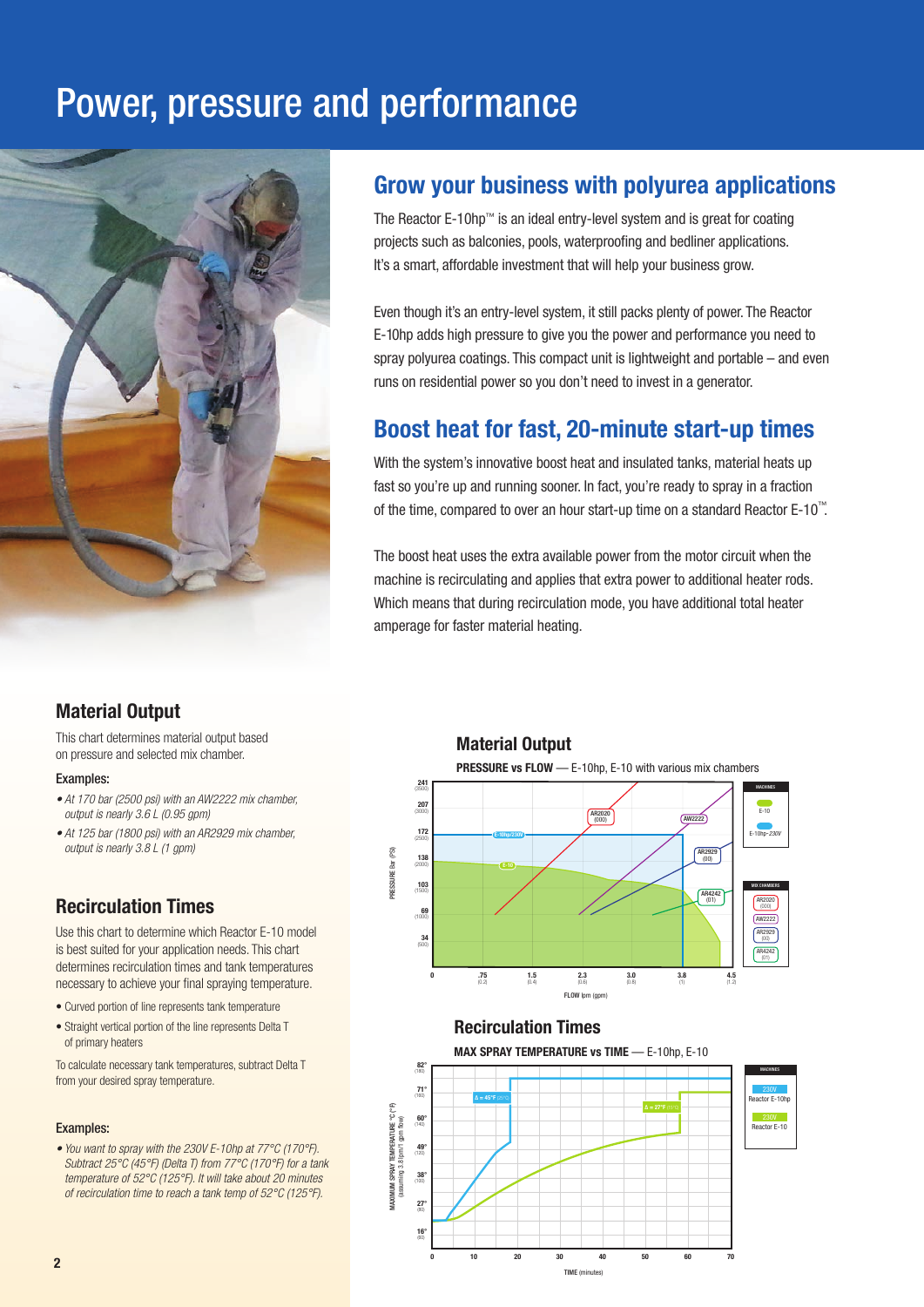#### *Digital heat controls*

- Allows you to enter the exact temperatures you need
- Uses the same circuit boards as a standard Reactor

#### *Single knob motor operation*

• Intuitive, easy to use

#### *Insulated tanks*

- Double-wall insulated to retain heat
- Smooth interior lining for easy cleaning
- Improved seal design on lid for better moisture control

#### *Low level sensors*

- Indicates when material is low (3.8 L /1 gal remaining)
- No contact with materials prevents build-up

#### *Boost heat*

- Directs unused power from the motor circuit to additional heater rods
- Additional heater power brings material to desired temperatures faster during recirculation mode

#### *Robust hybrid heater*

• More power, faster material heating means more uptime

#### *Motor*

- Offers 50% more power than the Reactor E-10
- Provides improved spray performance with reduced pressure drop

#### *Quick knockdown lower pumps*

• Easy disassembly and maintenance

#### *Temperature gauges in Y-strainers*

• Provides accurate tank temperature readings

#### *Portable*

- Fits through standard doorways
- Plugs into standard 230V outlets
- Rugged wheels for extreme job sites
- No need for generator



ä

**Reactor E-10h** 

#### *Wide tank opening* • Easy material loading and easy to clean